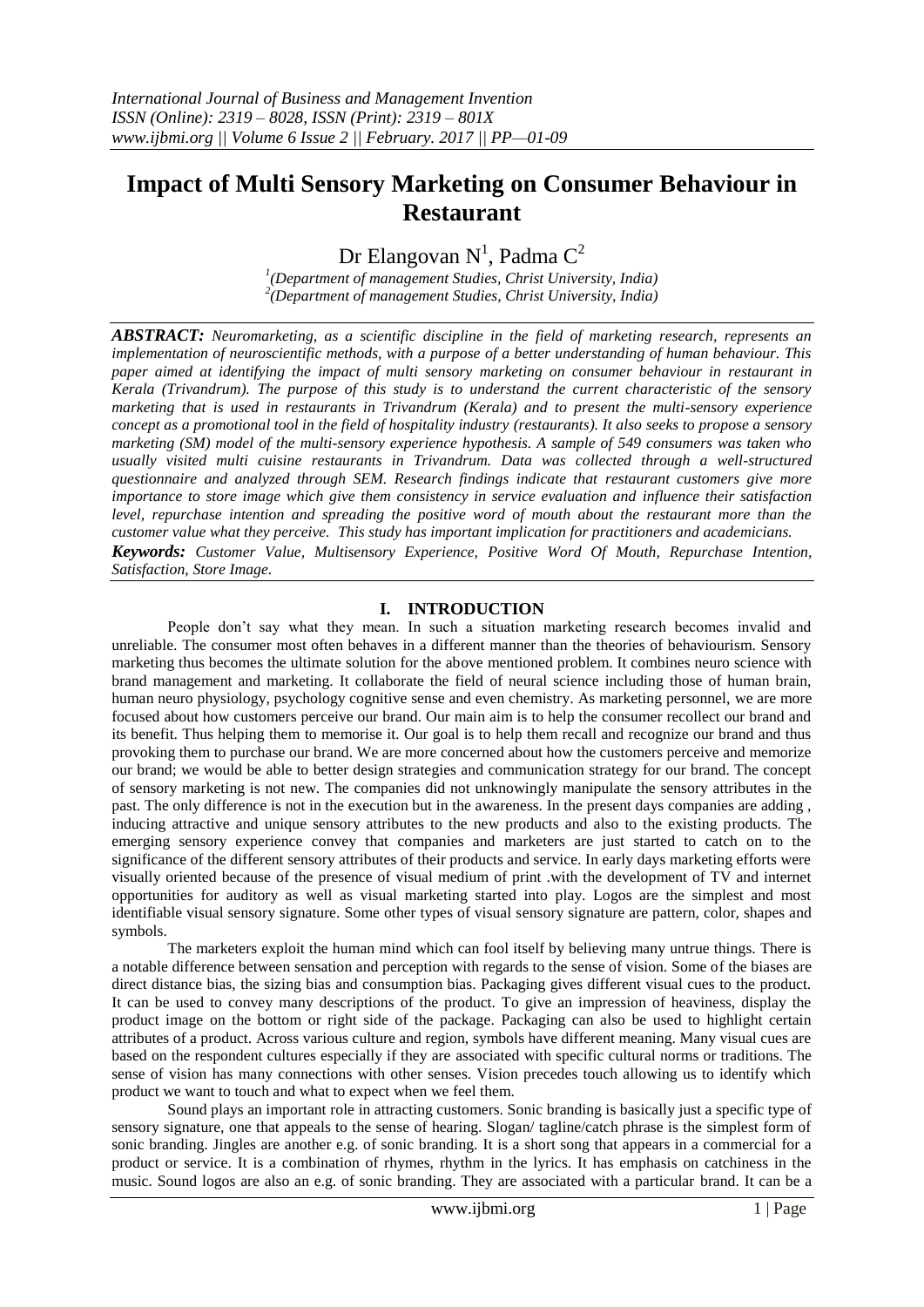series of sound or some combination of sound. Sometimes music helps to keep away certain group of people and to attract some other. Companies use sound logos , jingles, slogan and noise to promote their brand. Marketers sometimes just play the background music while the potential customers shop at the outlet. It is also possible to convey wrong message if the sonic brand is executed improperly. Sonic branding needs to be protected by trademark. Many people surf the internet by muting the sound. In such cases markets fail to attract customers through sonic branding.

According to the scientific theories scent and experience are directly related. Scent is also related to the emotions we feel during those experience. Because of this, the capability to connect scent with emotions is greater than any other sense. Customers are able to recall the attributes of a product when they are exposed to scent. Even when the scent is not reintroduced they are able to recall the attributes. The challenge of the marketers is to properly utilize the properties of the scent effectively and efficiently. Some of them infused scent directly into th product whereas some used mail to distribute a scent to the target segment. As signature scents become more prevalent, it has to be protected. Currently only scents that are non functional can be trademarked. The sense of smell is most deeply connected with that of taste. Smell is just as important as taste when we determine the flavour of a food. The science of understanding the sense of taste is incomplete without first having an understanding of the sense of smell.

Taste is better understood as an amalgamation of all our senses. The stimuli based on our sense of hearing, touch, sight and scent can affect our perception of taste. Visual and scent cues play such an integral role in taste that they sometimes take priority over cues from the taste buds determining taste . Many restaurants and food outlets uses multisensory tagline or advertising pitch to increase the rating of the taste. Most of the delicacies are designed not only for good taste but also for good smell and visual appeal.

It is found that many entrepreneurs haven't realised the impact of sensory activities and cannot use it in an effective way. So, this problem bring us to the question that how sensory marketing will be used in an effective way as the promotional tool so that it increases the store image, customer value which will affect consumer behaviour. The purpose of this study is to understand the current characteristic of the sensory marketing that is used in restaurants in Trivandrum (Kerala).

## **II. LITERATURE REVIEW**

A study by Liao & Liaw (20xx) focused on in-store improvement or store environment factors that could be done for increase in customer patronage satisfaction. In a competitive market these factors will help a store to differentiate itself from the competition especially because most of them sell similar products and price variations are little. They conducted their study based on past research on topics like store music and lighting. Store atmosphere played an important role in increasing customer satisfaction. When the buying emotions of a consumer are positive, chances are that he/she will have a more positive assessment of the store and patronage will also improve. The study was done to understand the influence of store environment factors on customer satisfaction.

Some stores make users stay longer and have increased buying impulse. The reasons behind that can be categorized into three a. Design cues b. Music cues and c. Employee cues. The store design cues include external and internal architecture, interior design, colours, product placement, space management inside the store, lighting, ambience, signs etc. It relates to all aesthetic related items. Bright and clean stores are found to have more positive perceptions. The arrangement and orderliness of items helps the customer to have a good shopping experience. The music cues are intangible and background conditions like genre, volume, background noise etc. Studies by Studies by Engel, Blackwell & Miniard (1996) have shown that consumers spent less time in noisy environment and conversely if the background music of stores are rhythmic and slow it leads to increase in time and money spent by consumers. The employee cues relate to employee friendliness, professional competency, appearance, attire, helpfulness, number of employees etc. If there are very few employees to serve customers, they would have to spend more time, effort and energy thereby possible causing dissatisfaction. Store employees can also influence the original decisions and views of the consumer. Most instore buying decisions are made as a result of the store environment. When exposed to the store environment, the consumer"s personal emotional response is a significant factor in the purchase decision. This is important for impulse buying also.

The study conducted in various categories of stores like speciality stores, department stores, wholesale stores etc. found that the customer satisfaction, consumption behaviour and buying emotion is positively related to the store environment. The results of the study showed that the store design factors and employees play a positive role in impacting the buying emotions of the consumer. Its findings also showed that music cues did not affect significantly and this could have been the reason because consumers were not aware of the non-visual cues and its intangible effect music had on them. With these findings it is clear that in-sore environment is a very important aspect that has to be monitored and improved. Changing the design cues – like architecture, design, lighting etc. can be expensive and require the assistance of professional designers. Keeping this in mind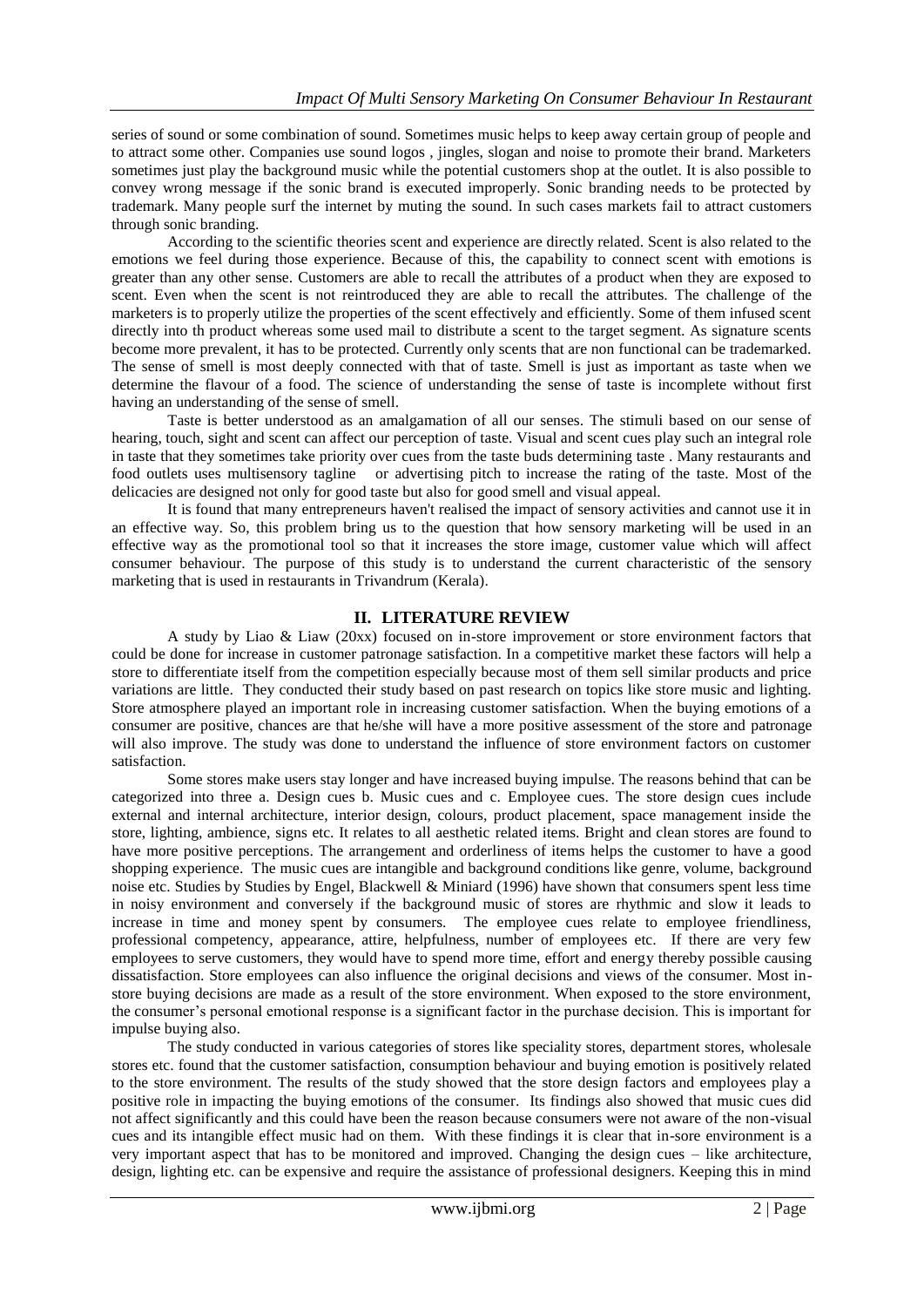it should be done only if it is absolutely necessary and other options have run out. Stores can first focus on improving the music cues and employee cues. Music cues including the volume, melody, rhythm, background noise etc. should be tailored to create and ambience of harmony where consumers will feel to stay longer and purchase more. Employee cues like friendliness, cleanliness, attire, professional competency, number etc can be improved by having qualified employees in the right number and providing them trainings about etiquettes and products as and when required.

A study was conducted by Hultén (2013) to understand the impact of auditory and visual cues as instore innovations on the shopper"s touch and approach behaviour at a retail setting. The sensory cues and store atmosphere are important factors when it comes to attracting the consumer"s attention, approaching and touching a product. Human senses play an important role in new marketing paradigms. Sensory marketing is said to influence consumers, have a say in consumer engagement and influences their perceptions and behaviour. The human senses are recognized to be important channels through which a consumer experiences the retail environment (Kotler, 1974).

In sensory cues, the sense of sight has been studied by various researchers and it has been found that humans rely heavily on tangible and visible sensory cues. Names, packages, brand logos, graphics and product design are examples of visual stimuli that can be used for branding. Visual stimuli becomes even more important in the absence of verbal stimuli. The reason why it is important is because it provides the perception of quality thereby creating strong associations with the brand. It also helps in capturing the attention of the consumer. It has also been shown that consumer"s product preference is impacted by product design. Colour also affects the emotions and feelings of the consumer. The choice of colour is thus very important in the product design. Sense of sound is another stimulus that affects consumer"s behaviour, mood and preference. The same sound can have different impact on different people. The store atmosphere plays a role in either the approach or avoidance behaviour and shopper reactions in terms of mood or arousal. Store atmosphere is comprised of various things like lighting, music, colour, architecture, product placement etc.

The sense of touch is enabled by touching people, objects or products. It is the largest sensory organ in the human body. Human hand is the primary channel through which consumers can sense the touch. Lot of consumers gather information through touching a product and many shops encourage people to inspect products by touching them and inspecting them. Touching a product can lead to positive emotions and feelings about a product. It helps people to evaluate a product. On the contrary, if consumers are not allowed to touch a product they might get annoyed and have negative feelings about the product. Innovation in retail can be attributed to many phenomenons like change in business model, new technologies, new formats etc. It has also been said that innovations should be either tactical or strategic. Innovation can also be in the promotion, prise and assortment of products. Innovation is essential in the retail space due to technological advancements, globalization, economy and regulation. Retailers are encouraged to experiment with such elements like colour, lighting and odours.

Philip Kotler in his research paper titled "Atmospherics as a Marketing Tool" (1973-74) brought attention to the fact when people buy products, they were not just looking at the tangible product but instead responded to the "total product" which includes the service, packaging, advertisements, warranties and other features that accompanied the product. The place where they bought the product was also an important consideration and along with it the atmosphere of the place. The atmosphere was perceived through the human senses – sight, sound, touch and sent. There is also a difference between intended atmosphere and perceived atmosphere, intended being the atmosphere the company wants the consumer to have and the perceived atmosphere is the actual experience of the consumer which varies according to culture and other backgrounds like different ideas about colour, sound and smells.

The impact of store atmosphere attributes on store loyalty was studied by Yalcin & Kocamaz (2003).Since there was stiff competition among retailers and differentiations in terms of price, merchandise and advertisements were minimal, retailers need to use the store environment to give better customer buying experience, to differentiate their offerings and offer added value. Also since other marketing was not available at the point of purchase, the in-store atmosphere was important and was an important strategy. Retaining existing customers leads to more profitability and improved word of mouth. It has also been found that it is much more expensive to bring in new customers than to retain existing customers. Better in-store atmosphere also positively affects the quality of life of the citizens as they get better shopping experience.

The Atmosphere plays an important role where there is sale of a product and places where the seller has options to design. Therefore it might be more important for a retailer compared to the manufacturer or the wholesaler. Atmospherics plays more important role in industries where the product differentiations and price differences are small. Special note also has to be taken on the fact that atmospherics plays an even more significant role where products are aimed at distinct social classes or life style buyers.

Customer behavior, particularly among those with higher stimulus seeking tendency or hedonism, is dependent on the atmospheric characteristics of a shopping area (Grossbart , Hampton, Rammohan, and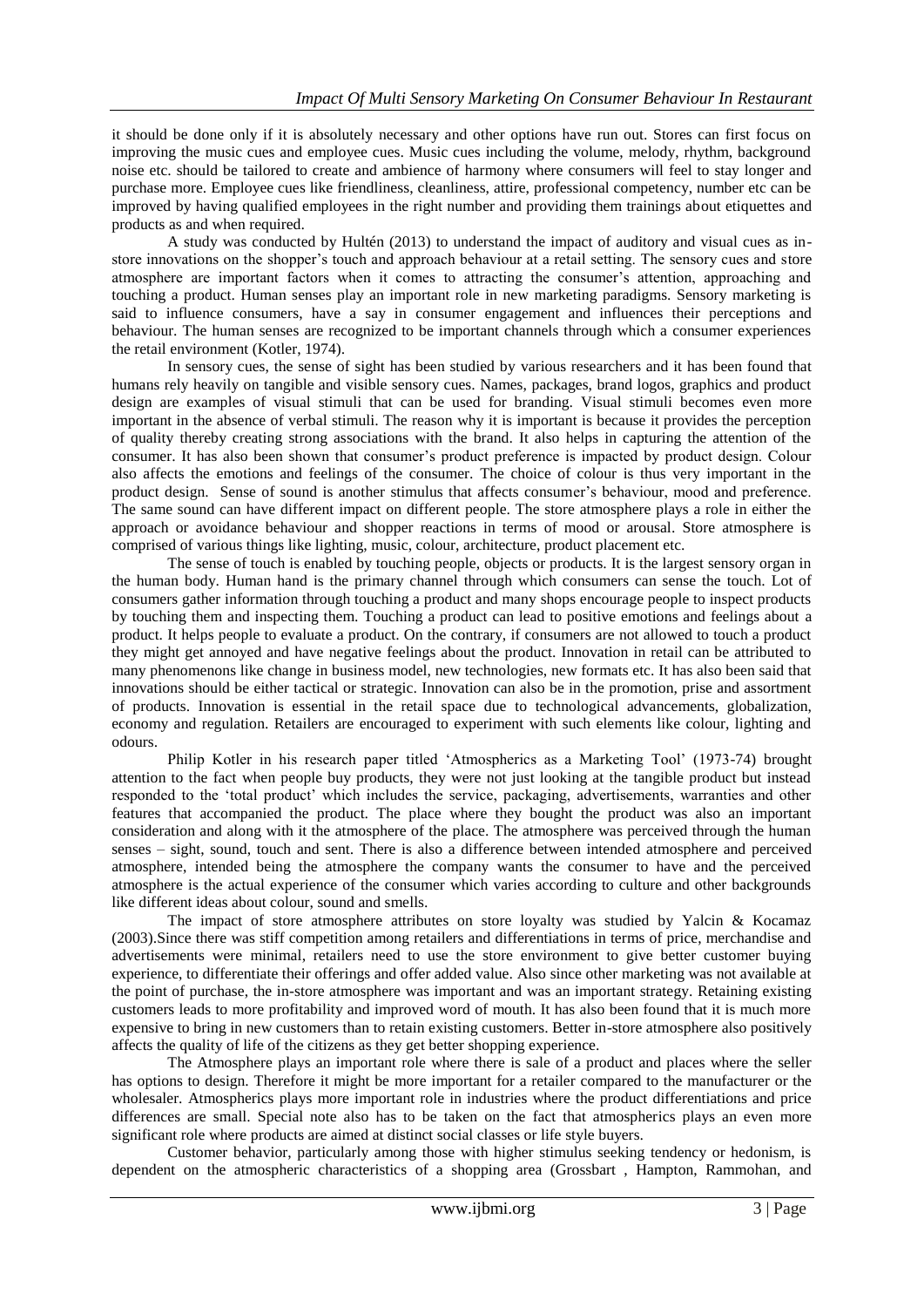Lapidus, 1990). Customer loyalty is the ultimate reward that a supplier receives in his effort in interacting with its customer . According to Jensen and Hansen (2006), "true loyalty can only exist if the consumer embraces a positive attitude towards a specific company and suggest that favorable attitudes influence repeated purchasing."The term customer loyalty is used to describe the behavior of customers repurchasing products in one company. Costabile (2000) claims that customer loyalty is a repurchase behavior which is not random and with a process of assessment for a specific brand or group of brands. When there is satisfaction there is customer loyalty and ultimately result in positive word of mouth.

Thus on reviewing the previous studies and literatures, a model is being developed which shows a relationship between the 5 senses and the consumer behaviour. Ie how a multisensory experience does enhances the store images which in turn will increases the customer value. When there is increased customer value, it will result in repurchase intention, satisfaction and positive word of mouth.



**Fig 1** Conceptual Framework

#### **Hypotheses**

- H<sub>1</sub>: There is a significant relationship between Multisensory experience and Store image
- H2: There is a significant relationship between Multisensory experience and Customer value
- $H_3$ : There is a significant relationship between Customer value and Repurchase intention
- H4: There is a significant relationship between Customer value and Satisfaction
- H5: There is a significant relationship between Customer value and Positive word of mouth
- $H_6$ : There is a significant relationship between store image and Satisfaction
- H7: There is a significant relationship between store image and Positive word of mouth
- $H_8$ : There is a significant relationship between store image and Repurchase intention

#### **III. RESEARCH METHODOLOGY**

It was basically a quantitative research. The type of research was causal. The primary data was collected through a structured questionnaire from the target population who dine out in multi cuisine restaurants (50 seaters and more) in Trivandrum .For this study 37 such restaurants in Trivandrum with an average foot fall of 200 customers per day during weekdays and 350 customers per day during weekends were covered . The respondents were those set of people who fall in the age group of 13-60 which includes teenagers, students and people who are in the early stage of their professional life, middle aged people and old people who dine out in the restaurants in Trivandrum. Systematic random sampling was used since the subjects were selected because of their convenient accessibility and proximity. A sample size of 549 was used for the study.

## **IV. DATA ANALYSIS**

#### **4.1 Structural Equation Modeling Analysis**

To test the efficacy of the proposed model MSE-Model , we employed SEM. Structural Equation modeling (SEM) is a multivariate statistical technique that combines the methods of factor analysis and multiple regressions to simultaneously estimate a series of interrelated causal relationships, such as those in the proposed structural equation model (Hair, Anderson Tatham & Black, 1995).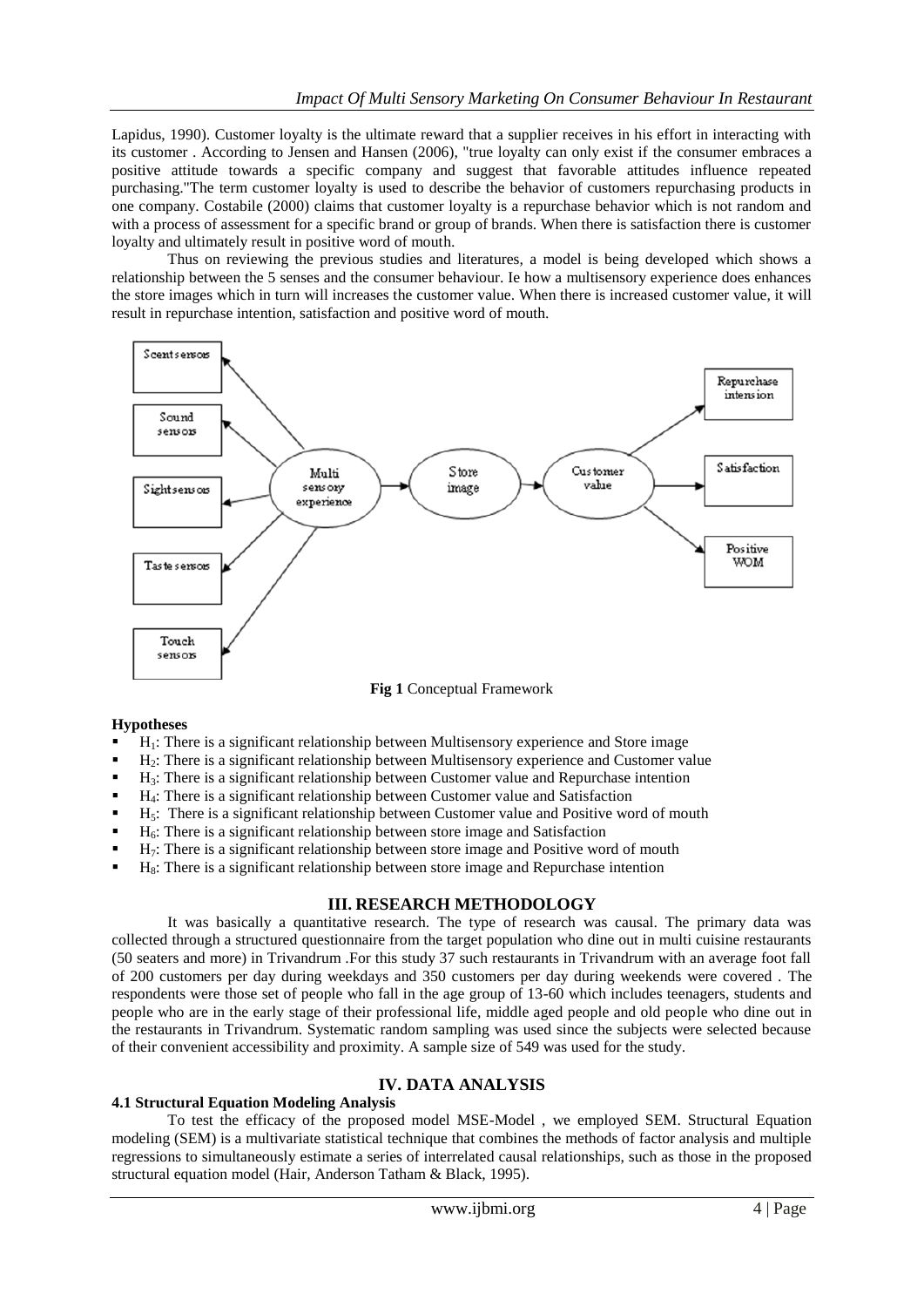#### **4.2 Measurement Assessment**

The measurement model describes the relationship between the measured variables or indicators (i.e., specific items) and latent variables (i.e., dimension or sub-dimensions).The results of the measurement model test determine how well the indicators capture their specified constructs. In this study, we tested six separate sets of measurement models. More specifically, a measurement was developed and tested for the primary dimension namely MSE (i.e., Sight Sensory , Scent Sensory, Touch Sensory and Taste Sensory) and the five outcome variables (i.e., Store Image ,Customer Value, Repurchase Intention, Positive Word of Mouth and Satisfaction ) to examine the full model. A confirmatory factor analysis (CFA) was applied in the format of Structural Equation Modeling by letting all the constructs correlate freely and applying the same goodness of fit indices used in SEM to determine the model fit. The model fit was determined by examining goodness of fit indices. The main focus of this stage testing the proposed hypotheses to investigate the causal relationship among Multisensory experiences - Store Image and Multisensory experiences -Customer value and between the Store Image –Repurchase Intention, Positive Word of Mouth and Satisfaction and Similarly between the Customer values - Repurchase Intention, Positive Word of Mouth and Satisfaction. The main issue of the structural model analysis in this stage focused on whether the restaurant customer perceptions about their multiple sensory experiences will have an impact on Service Image and Customer value which will in turn affect and directly related to the Repurchase Intention, Positive Word of Mouth and Satisfaction.



**Fig 2** Multisensory experiential model impacting store image and customer value (MSE-model)

|                                            | <b>GOF</b><br><b>Measures</b> | Adequate GOF value<br>found in this Model | <b>Acceptable GOF Model Fit</b>                                                          | <b>Authors/Authority</b>                                  |
|--------------------------------------------|-------------------------------|-------------------------------------------|------------------------------------------------------------------------------------------|-----------------------------------------------------------|
| <b>Absolute Fit Measures</b>               |                               |                                           |                                                                                          |                                                           |
| <b>Chi-square Test</b>                     | γ2                            | 1110.090                                  |                                                                                          |                                                           |
| <b>Degrees of Freedom</b>                  | df                            | 311                                       |                                                                                          |                                                           |
| <b>Chi-square/Degrees of Freedom ratio</b> | $\gamma$ 2/df                 | 3                                         | Should be Less than 4                                                                    | Gibbs et al. 2003. Byrne. 2001.                           |
| <b>Absolute Fit Measures</b>               |                               |                                           |                                                                                          |                                                           |
| Goodness-of-fit Index                      | GFI                           | 0.825                                     | .70 to .95 Range (score close to .95 is an<br>excellent Fit). Here it is an adequate Fit | Bentler, 1999.GFI Improves when<br>sample size increases. |
| Root mean square error of approximation    | <b>RMSEA</b>                  | .06                                       | Should be Less Than .08                                                                  | Hu & Bentler, 1999.<br>Browne & cudeck, 1993.             |
| <b>AGFI</b>                                | <b>AGFI</b>                   | .897                                      | Range between 0 to 1                                                                     | From Rule of Goodness of criteria.                        |
| <b>Comparative Fit Measures</b>            |                               |                                           |                                                                                          |                                                           |
| Relative Fit Index                         | <b>RFI</b>                    | 887                                       | Range between 0 to 1                                                                     | -do-                                                      |
| Compared Fit Index                         | <b>CFI</b>                    | .852                                      | Range between 0 to 1                                                                     | -do-                                                      |
| <b>Incremental Fit Index</b>               | IFI                           | .853                                      | Range between 0 to 1                                                                     | -do-                                                      |
| <b>Parsimonious Fit Measures</b>           |                               |                                           |                                                                                          |                                                           |
| Parsimonious normed fit Index              | <b>PNFI</b>                   | .679                                      | Greater than 0.5                                                                         | $-do-$                                                    |
| Parsimonious goodness of fit Index         | PCFI                          | .699                                      | Greater than 0.5                                                                         | $-do-$                                                    |

**Table 1** Goodness-of-Fit Statistics for Integrated Structural Measurement Model "MSE→ SI/CV→RP/PWM/SAT"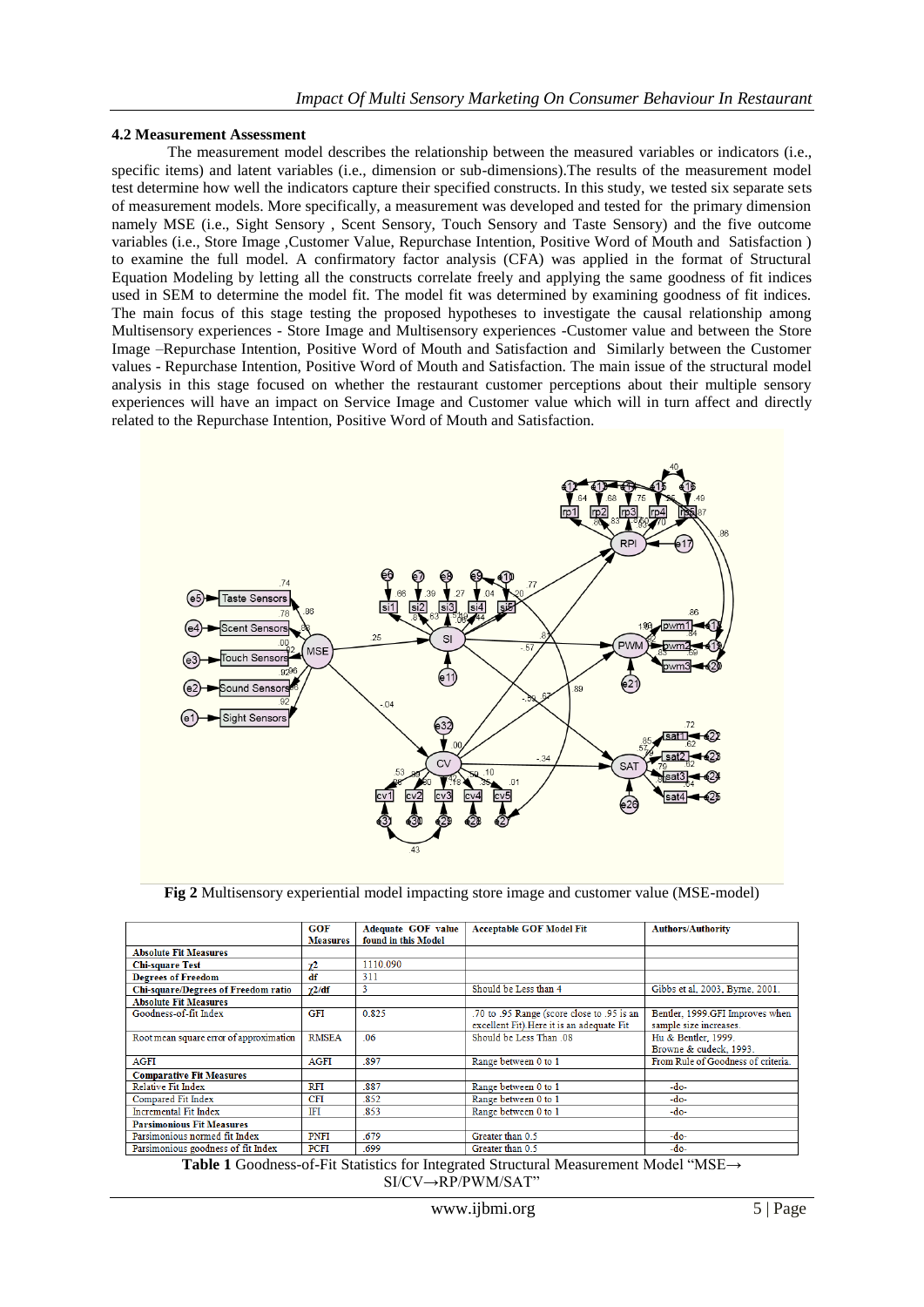|            |      |            | Path     | S.E.  | C.R.   | Standardized | Hypothesis-          | P              | Hypothesis |
|------------|------|------------|----------|-------|--------|--------------|----------------------|----------------|------------|
|            |      |            | Estimate |       |        | regression   | Significant          | (significance) | accepted/  |
|            |      |            |          |       |        | weight       | relationship between | Value)         | rejected   |
| SI         | <--- | MSE        | .082     | .015  | 5.595  | .254         | MSE Vs SI            | ***            | Accepted   |
| <b>CV</b>  | <--- | <b>MSE</b> | .002     | .002  | .932   | .044         | MSE Vs CV            | .351           | Rejected   |
| <b>RPI</b> | <--- | <b>CV</b>  | 5.987    | 1.282 | 4.670  | .569         | <b>CV Vs RPI</b>     | ***            | Accepted   |
| <b>SAT</b> | <--- | <b>CV</b>  | 3.426    | 799   | 4.286  | .341         | <b>CV Vs SAT</b>     | ***            | Accepted   |
| <b>PWM</b> | <--- | <b>CV</b>  | 9.168    | 1.930 | 4.751  | .593         | <b>CV Vs PWM</b>     | ***            | Accepted   |
| <b>SAT</b> | <--- | <b>SI</b>  | .720     | .047  | 15.167 | .672         | SI Vs SAT            | ***            | Accepted   |
| <b>PWM</b> | <--- | SI         | 1.332    | .057  | 23.561 | .806         | <b>SI Vs PWM</b>     | ***            | Accepted   |
| <b>RPI</b> | <--- | SI         | .864     | .047  | 18.449 | .769         | <b>SIVs RPI</b>      | ***            | Accepted   |

*Impact Of Multi Sensory Marketing On Consumer Behaviour In Restaurant*

**Table 2** According to the above table results reveals that

MSE is significantly related to SI ( $\beta$  = .082;  $\rho$  = .000), thus H<sub>1</sub> is Accepted MSE is significantly related to CV ( $\beta$  =.002;  $\rho$  = .351), thus H<sub>2</sub> is rejected. CV is significantly related to RPI ( $\beta$  = .5.987;  $\rho$  = .000), thus H<sub>3</sub> is Accepted CV is significantly related to SAT ( $\beta$  = .3.426;  $\rho$  = .000), thus H<sub>4</sub> is Accepted CV is significantly related to PWM ( $\beta$  = .9.168;  $\rho$  = .000), thus H<sub>5</sub> is Accepted SI is significantly related to RPI ( $\beta$  = .864;  $\rho$  = .000), thus H<sub>6</sub> is Accepted SI is significantly related to SAT ( $\beta$  = .720;  $\rho$  = .000), thus H<sub>7</sub> is Accepted SI is significantly related to PWM ( $\beta$  = .1.332;  $\rho$  = .000), thus H<sub>8</sub> is Accepted

#### **V. INTERPRETATION**

When we consider the value of these regression weight store image influence the satisfaction (.672), positive word of mouth(.806) and repurchase intention(.769) of the restaurant customer to a greater extent when compared to customer value When we analyze the customer value influence the satisfaction (.341), positive word of mouth(.593) and repurchase intention of the restaurant(.569) customer to a moderate extent.

These analyses clearly depicts restaurant customer using their multisensory experiences during their evaluation process of their respective restaurant, they give more weightage to store image which give them consistency in service evaluation and influence their satisfaction level, repurchase intention and spreading the positive word of mouth about the restaurant more than the customer value what they perceive.

"Restaurant tell customers with all visible outside factors and real set-up structure of facilities make most of purchase possible." The purchases are resulted from the stimulus of restaurant image to customers. From above analysis, we can say that restaurant image attributes can be an important explanatory variable in the choice of restaurant.

| <b>Taste Sensors</b> | <--- | <b>MSE</b> | .859    |
|----------------------|------|------------|---------|
| Scent Sensors        | <--- | <b>MSE</b> | .882    |
| <b>Touch Sensors</b> | <--- | <b>MSE</b> | $-.020$ |
| Sound Sensors        | <--- | <b>MSE</b> | .959    |
| Sight Sensors        |      | <b>MSE</b> | .959    |

**Table 3** Standardized Regression Weights: Multisensory factors VS overall Multisensory experiences of customer

All five independent multisensory variables were significant in explaining overall multisensory experiences. But touch sensory experiences of the customer having negligible prediction on the overall multisensory experiences of the customers.

| <b>RPI</b> | ⊂--- | SI        | .769 |
|------------|------|-----------|------|
| <b>RPI</b> |      | <b>CV</b> | .569 |
| <b>SAT</b> |      | <b>CV</b> | .341 |
| <b>PWM</b> |      | <b>CV</b> | .593 |
| <b>SAT</b> |      | SI        | .672 |
| <b>PWM</b> |      | SI        | .806 |

**Table 4** Standardized Regression Weights: SI/CV VS RPI/SAT/PWM

When compared to customer value, store image play more dominant role in predicting repurchase intention, positive word of mouth and satisfaction of restaurant customers.

## **VI. CONCLUSION**

The major objective of conducting this research to determine the way restaurants create and deliver multi-sensory brand-experiences, to identify the critical factors that creates the multi sensory experience in a restaurant,to describe the influence of store image on customer value, to determine the effect of customer value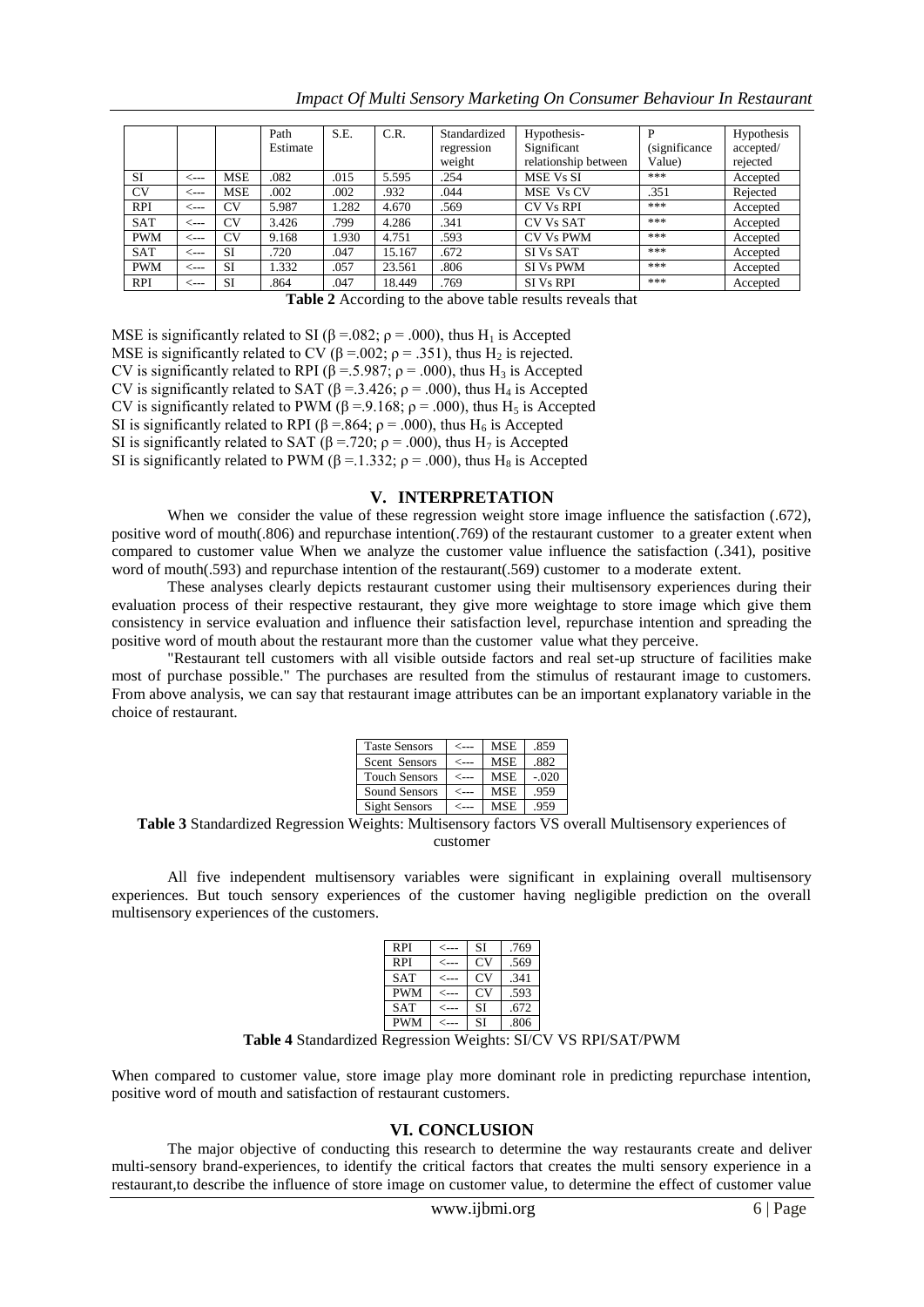on positive WOM, repurchase intention and satisfaction. In the past, many researchers have been conducted on these variables, but mostly conducted outside Kerala. We have conducted this research specifically in Trivandrum, Kerala. From above analysis, we can say that restaurant image attributes can be an important explanatory variable in the choice of restaurant. These analyses clearly depicts restaurant customer using their multisensory experiences during their evaluation process of their respective restaurant, they give more weightage to store image which give them consistency in service evaluation and influence their satisfaction level, repurchase intention and spreading the positive word of mouth about the restaurant more than the customer value what they perceive. When compared to customer value, store image play more dominant role in predicting repurchase intention, positive word of mouth and satisfaction of restaurant customers. All five independent multisensory variables were significant in explaining overall multisensory experiences. But touch sensory experiences of the customer having negligible prediction on the overall multisensory experiences of the customers.

On the basis of this research, we recommend to the restaurant managers and restaurant owners that they must take into account store image as a prime factor for attracting the customers .store image gives them consistency in service evaluation and influence the customers satisfaction level, repurchase intention and spreading the positive word of mouth about the restaurant more than the customer value what they perceive. Creating ambiance and atmosphere at your restaurant doesn"t have to cost an arm and a leg. Making small onbrand changes can improve the vibe by leaps and bounds

Concept based Restaurant–restaurant concept is a creative theme that tells an emotional story about the restaurant. Great restaurant concepts connect the food and beverage offering, history, style and fashion, culture and environment. The concept should direct to an awesome atmosphere. For example a simple naadan restaurant may not only look like small café in a village, but the wait staff could have heavy local accents, décor can reflects dramatic street scenes from the local town and menu items should be inspired by famous local cuisines, may leverage local materials (coconut leaf, palm leaf) for decor, blast traditional tunes and showcase very abstract art. These restaurants have very different atmospheres.

Choosing the right customer base- Is your restaurant going to be wild and loud, family-friendly, elegant, business-like, quiet, romantic, a place to hang all day or a casual dinner? The customers in your restaurant will play a big part in setting the atmosphere of your restaurant.

The colors that are used in the logo and other branding touchpoints should be consistent with the colors that are used in the restaurant such as wallcolor, floor colors, window treatments and furniture. Colors have been shown to have an impact on appetite. Warm colors increase appetite and cool colors, specifically blue, have been shown to decrease appetite. The colors chosen should fit the restaurant concept. For example, bright green for a healthy, vegetarian restaurant. Lighting in the restaurant has to be fine making things more visible and attractive using suitable colours. It should be pleasing to the eyes and should induce a welcoming feel. It should enhance the atmosphere with proper lighting theme creating a positive perception in the mind of the consumers.

The interior wall, paintings, photos and floor colour schemes has to be attractive and visually appealing. A unifying concept that conveys a sense of space, place, or time in the mind of a guest. Equipments like vending machines, coolers, TV of the restaurant is visually appealing. The food (food photos) displays has to be so attractive and impressive which tends the customers to buy more. Furniture (e.g., dining table, chair), tableware (e.g., glass, china, silverware), the linens (e.g., table cloths, napkin), Materials associated with service (e.g., crockery) used should be of good quality and visually appealing.

Think about what types of plates and glasses would support your concept and add something different to the dining experience. For example, pottery from a local artisan would work well with a farm-to-table concept. Brightly colored plates and cups for a children"s restaurant.Good menu design and thoughtful content matter to the bottom line and to delivering a winning brand experience. Menus should reflect the atmosphere of the restaurant. More upscale restaurant concepts usually use simple, minimal menus while a cozy Italian trattoria might have menus written on chalkboards. Check the menus regularly to make sure that they are clean and stain-free Table placement has the ability to transmit a sense of privacy, portray the functionality desired, and operate as boundary for the customerSeating arrangement and Layout should make it easy for the customers to move around giving them privacy and less crowded feel.There should be sufficient sign boards, display of instore information. The restrooms are appropriately designed and hygienically maintained throughout the day. Employees have to be neat and well dressed .they has to make customers feel good and should be of pleasing personalitiesStaff"s uniforms should match the restaurant concept.The nature of store personnel, their knowledge about the product and the easy return policy of the restaurant are highly influencing variable for the store image. Atmospheric music influences consumers in various ways such as time spent for dine out, perceived waiting time, perceived dine in duration, product choice, purchase intention, perceptions of service staff, evaluation of service, and perceived product and service quality Music in the background may also reduce the negative effect of waiting for services because it distracts the consumers and as a result they perceive the length of wait to be shorter which in return influences their service evaluationThe music played in the restaurant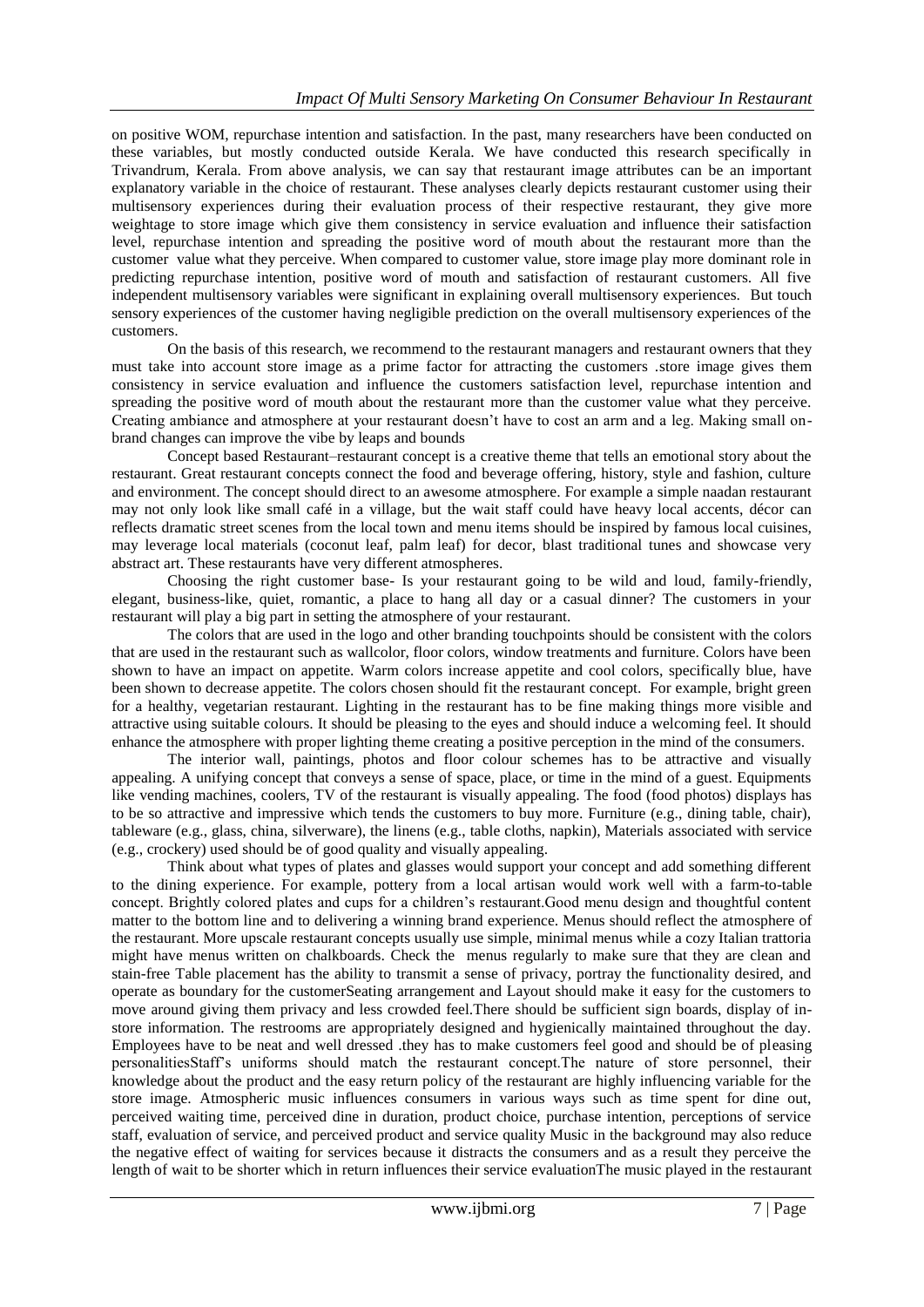should gel with the atmosphere and the restaurant theme. The volume should be just sufficient. it should enhance the mood making the customers comfortable. The background noise level has to be acceptable.

The olfactory stimulus is relevant to consumer behavior in two ways: the specific object smell and the smell of the environment itself. Smells emanated by objects or products are often a clue to the consumer quality and attribute evaluation of these objects. The smell in these environments may be from the product or not. Scent marketing can make a consumer feel comfortable and put consumers in a good mood that could positively influence purchasing decisions. Scent is directly linked to feelings such as happiness, hunger and nostalgia. "scentvertising" are meant to lull guests into a serene state – prompting them to relax, buy more and, ideally, remember the brand. The restaurant should try to have a signature smell for itself which is unique. It has to be enticing, creating a feel good atmosphere with an accurate intensity of aroma.

Areas of opportunity for smell go beyond the food aromas associated with the meals like: freshly baked breads, flaming sweet deserts and steamed seafood and can include other aromas like: appetizing scents from the parking lot, maybe it's smoky wood burning, meats grilling or coffee roasting. The restrooms are another opportunity for aroma. Deodorizers come in endless fragrances like: vanilla, fresh herbs like basil or rosemary, or berry scents may also be appropriate for your concept.

The room temperature has to be comfortable. The cutleries have to be easy to handle and use. Furniture's should be soothing and comfortable. The food served should be of good taste and has to be unique. Food served should be fresh and healthy. It has to be authentic in taste. The quality of food in the restaurant has to be reliable.

The restaurant should provide refund to customers who find the food unsatisfactory. It has to provide excellent service to customers. Some key attributes like home delivery, order on phone, wide selection of menu, availability of preferred food, adequate number of waiters, parking facility and fast service may also be used. Cleanliness and tidiness of the restaurant is very important for attracting the customers and gives a positive image.

#### **VII. RECOMMENDATION FOR FUTURE RESEARCH**

Future researchers are advised to collect the responses from consumers through qualitative as well as quantitative researches to know more about the influence of these variables on the consumer purchase intention. This study was limited to Trivandrum city only. Future research should cover either whole country or significant number of large and small cities to have a broader outlook of consumer behavior in India. Future research should be conducted using a relatively large sample.

#### **REFERENCES**

- [1]. Ajzen, I. (2008), Consumer Attitudes and Behavior. In Haugtvedt, C., Herr, P. and Kardes, F. (Ed.), *Handbook of Consumer Psychology* (pp.525-548). New York: Taylor and Francis Group.
- [2]. Alpert, M., Alpert J. & Maltz, E. (2005). Purchase occasion influence on the role of music in advertising. *Journal of Business Research,* 58, 369-376.
- [3]. Babin, B., Hardesty, D. & Suter, T. (2003). The intervening effect of price fairness and perceived affect. *Journal of Business Research*, 56, 541-551.
- [4]. Baker, J., Grewal, D., & Levy (1992). An experimental approach to making retail store environmental decisions. *Journal of Retailing, 68,* 445-460.
- [5]. Bitner, M.J. (1992). The impact of physical surroundings on customers and employees. *Journal of Marketing,* 56, 57- 71*.*
- [6]. Brakus, J., Schmitt, B. & Zarantonello, L. (2009), Brand Experience: What Is It? How Is It Measured? Does It Affect Loyalty? *Journal of Marketing*, 73, 52-68.
- [7]. Cameron, M.A., Baker, J., Peterson, M. & Braunsberger, K. (2003), The effects of music, wait-length evaluation, and mood on a low-cost wait experience. *Journal of Business Research,* 56, 421-430.
- [8]. Fishbein, M., &Ajzen, I.(1975). Belief, attitude, intention, and behaviour: an introduction to theory and research. In Michael A. J., Kristy E. R., & Mark, J. A. (2006). Hedonic and utilitarian shopping value: Investigating differential effects on retail outcomes. *Journal of Business Research, 59,*974–981.
- [9]. Gorn, G., Goldberg, M., & Basu, K. (1993), Mood, Awareness, and Product Evaluation. *Journal of Consumer Psychology,* 2, 237-256.
- [10]. Hultén, B. (2007), Customer Segmentation: The concepts of trust, commitment and relationships. *Journal of Targeting, Measurement and Analysis for Marketing*, 15, 256-269.
- [11]. Hultén, B., Broweus, N. & Dijk, M. (2009), *Sensory Marketing*. Basingstoke: Palgrave Macmillan.
- [12]. Hultén, B. (2011a), Sensory Marketing: The Multi-Sensory Brand Experience Concept. *European Business Review*, May.
- [13]. Hultén, B. (2011b),"Sensory Cues and Shopper"s Touching Behavior: The Case of IKEA", *Nordic Retail Research*, eds. Hagberg, J., Holmberg, U,. Sundström, M., Walter, L.(forthcoming anthology).
- [14]. Jones, C. & Fazio, R. (2008), Work and/or fun: measuring hedonic and utilitarian shopping value. *Journal of Consumer Research, 20,* 644–656.
- [15]. Kotler, P. (1973-1974). Atmospheric as a marketing tool, *Journal of Retailing, 49,* winter,pp. 48-64.